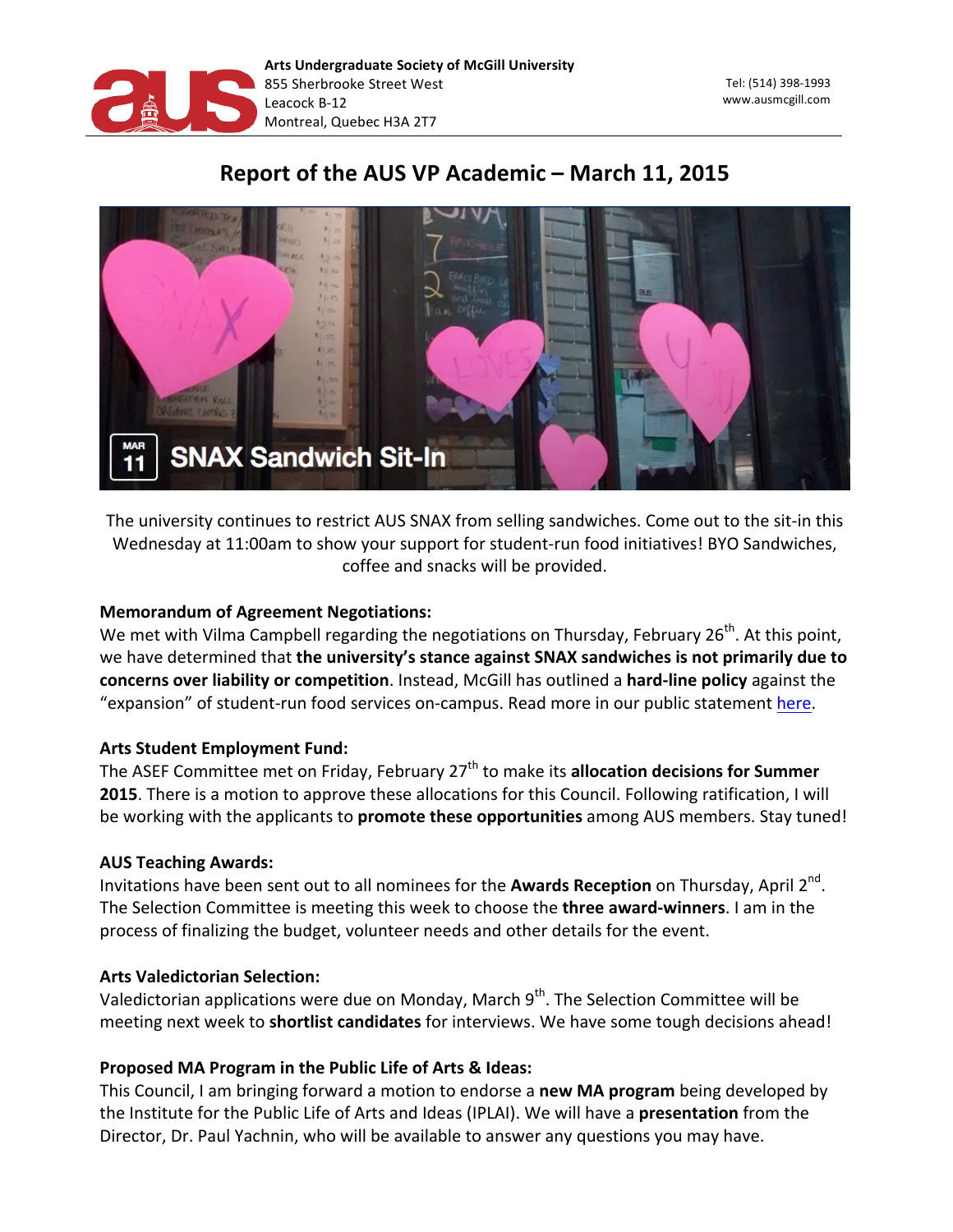

#### **Field Study Courses:**

After some deliberation, Jacob and I agreed that this issue is best addressed at the *university-wide* **level**. SSMU and PGSS recently adopted a joint motion to uphold experiential learning opportunities, so we will work with them and the other student Senators to see what can be accomplished in terms of increasing financial accessibility.

#### **AUS-Library Partnership Committee:**

Met for our final debrief on Thursday, February 19<sup>th</sup>, with some recommendations for next year. Thank you to the committee members for your contributions!

#### **Academic Affairs Committee:**

Met on Friday, February  $27<sup>th</sup>$  for likely our last in-person meeting. We developed some recommendations to better-integrate the committee into the VP Academic portfolio next year. Communications throughout March will need to be via email due to time constraints.

#### **Arts Undergraduate Research:**

Met with CaPS and Jesse from the Student Research Initiative on Thursday, February 26<sup>th</sup> to touch base. CaPS is working on the technical/IT side while we are updating a survey for Professors.

#### **First-Year Registration Advising:**

Working with Ila, the FEARC VP Academic, to host registration info sessions in McConnell residence on March 24<sup>th</sup> and the Arts Lounge on March  $26<sup>th</sup>$  (along with Arts Health & Wellness).

#### **AUS History Project:**

I still need to meet with our researcher as I have been swamped. I am hoping we can get all of the scanned articles and yearly summaries into our **digital archive** before the end of March.

#### **Curriculum 
Committee:**

Met on Monday, February 23<sup>rd</sup>. Discussed the **proposed new MA PLAI program** (see above), for which there were questions about resource commitments and enrolment projections (more info in Dr. Yachnin's presentation and the endorsement motion). Next meeting Monday, March 23<sup>rd</sup>.

#### **Faculty of Arts Committee:**

Meeting this Tuesday, March 10<sup>th</sup>, including a **budget presentation** from Provost Anthony Masi. We are still waiting on the announcement of an **Interim Dean of Arts**. Will report orally.

#### **Committee on Student Affairs:**

Meeting next Tuesday, March 17<sup>th</sup> to discuss mental health accommodation. Alex and I are meeting with Prof Daniel Heller from Jewish Studies in advance about his thoughts on the issue.

#### **Committee on Student Services:**

Met on Friday, February 20<sup>th</sup>. Jana Luker, the Executive Director of Student Services, will be leaving McGill, and we are advocating for a selection committee with at-par student representation. Next meeting Friday, March 20<sup>th</sup>.